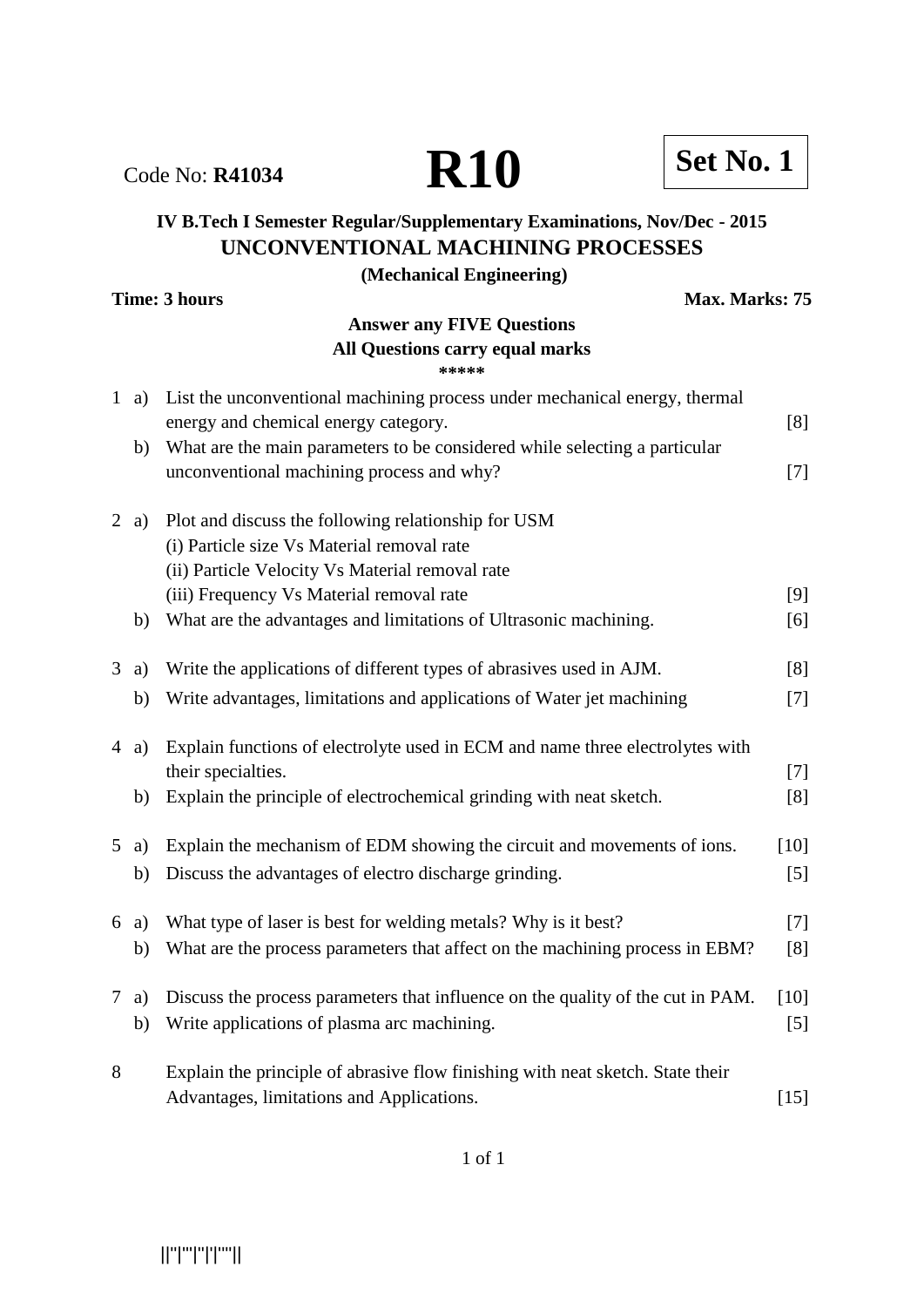# **IV B.Tech I Semester Regular/Supplementary Examinations, Nov/Dec - 2015 UN CONVENTIONAL MACHINING PROCESSES**

**(Mechanical Engineering)**

#### **Answer any FIVE Questions All Questions carry equal marks**

**\*\*\*\*\***

| $\mathbf{1}$   | a)           | Distinguish between conventional and unconventional manufacturing process.                                                                                                     | [8]           |
|----------------|--------------|--------------------------------------------------------------------------------------------------------------------------------------------------------------------------------|---------------|
|                | b)           | What are the main parameters to be considered while selecting a particular<br>unconventional machining process?                                                                | $[7]$         |
|                | $2$ a)<br>b) | Explain with neat sketch different tool feeding mechanisms in ultra sonic<br>machining.<br>Write limitations of ultrasonic machining.                                          | $[10]$<br>[5] |
|                | $3$ a)<br>b) | Explain how would select the best possible abrasive and nozzle materials to be<br>used in abrasive jet machining.<br>Discuss the applications of Abrasive water jet machining. | [8]<br>$[7]$  |
| $\overline{4}$ | a)           | Discuss the applications of Chemical machining.                                                                                                                                | $[5]$         |
|                | b)           | Describe various process parameters affecting ECM.                                                                                                                             | $[10]$        |
|                | $5$ a)<br>b) | List the commonly used dielectric fluids in EDM process. What properties<br>should they posses?<br>Explain with sketch the traveling wire electro discharge machining process. | $[7]$<br>[8]  |
| 6              | a)           | Write a note on different types of lasers used in laser beam machining process.                                                                                                | $[9]$         |
|                | b)           | What are the advantages of electron beam welding over arc welding?                                                                                                             | [6]           |
| $\tau$         | a)           | Write a note on process performance in plasma arc cutting process.                                                                                                             | $[7]$         |
|                | b)           | Sketch and explain non-transferred plasma arc system.                                                                                                                          | [8]           |
| 8              |              | Mention advantages and limitations of electro stream drilling and how this<br>process is suitable for machining brittle materials.                                             | $[15]$        |

1 of 1

**Code No: R41034 R10 Set No. 2** 

**Time: 3 hours** Max. Marks: 75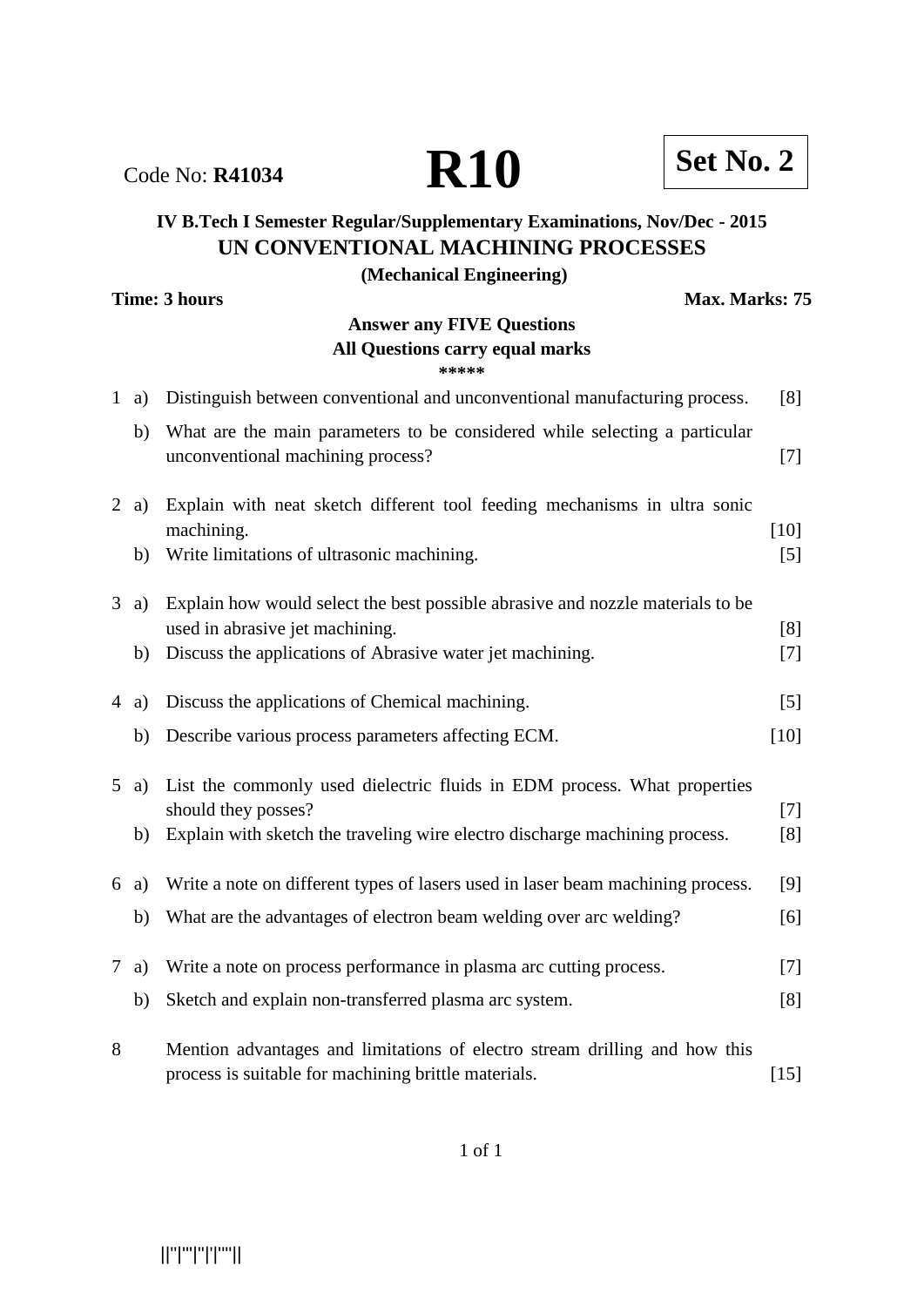Code No: **R41034 R10 Set No. 3**

## **IV B.Tech I Semester Regular/Supplementary Examinations, Nov/Dec - 2015 UN CONVENTIONAL MACHINING PROCESSES**

#### **(Mechanical Engineering)**

**Time: 3 hours** Max. Marks: 75

# **Answer any FIVE Questions All Questions carry equal marks**

**\*\*\*\*\***

| $\mathbf{1}$ |    | Give a classification scheme for the unconventional machining processes<br>based on mechanism of material removal. Mention the energy transfer media<br>in each case with neat sketch. | $[15]$ |
|--------------|----|----------------------------------------------------------------------------------------------------------------------------------------------------------------------------------------|--------|
| 2            |    | Explain USM process with the required figure of the set up and a magnified<br>view at a tool tip/work piece.                                                                           | $[15]$ |
| 3            | a) | State clearly the process capability of AJM.                                                                                                                                           | [6]    |
|              | b) | Explain with block diagram of water jet machining.                                                                                                                                     | [9]    |
| 4            | a) | With a neat schematic diagram, explain the electro chemical honing process.                                                                                                            | [8]    |
|              | b) | Discuss the advantages and applications of electrochemical grinding.                                                                                                                   | $[7]$  |
| 5            | a) | Briefly explain the rotary pulse generator in EDM process with neat sketch.                                                                                                            | $[7]$  |
|              | b) | Explain with help neat sketches any two types of flushing methods in EDM<br>process.                                                                                                   | [8]    |
| 6            | a) | State advantages, disadvantages and applications of Electron beam machining.                                                                                                           | $[7]$  |
|              | b) | Explain working of Laser Beam Machining with neat sketch.                                                                                                                              | [8]    |
| $\tau$       | a) | Discuss the plasma arc welding and plasma arc spraying.                                                                                                                                | $[7]$  |
|              | b) | What are the different modes of operation of plasma torches? Explain.                                                                                                                  | [8]    |
| 8            |    | Explain the principle of Magnetic abrasive finishing with neat sketch. State<br>their Advantages, limitations and Applications.                                                        | $[15]$ |

1 of 1